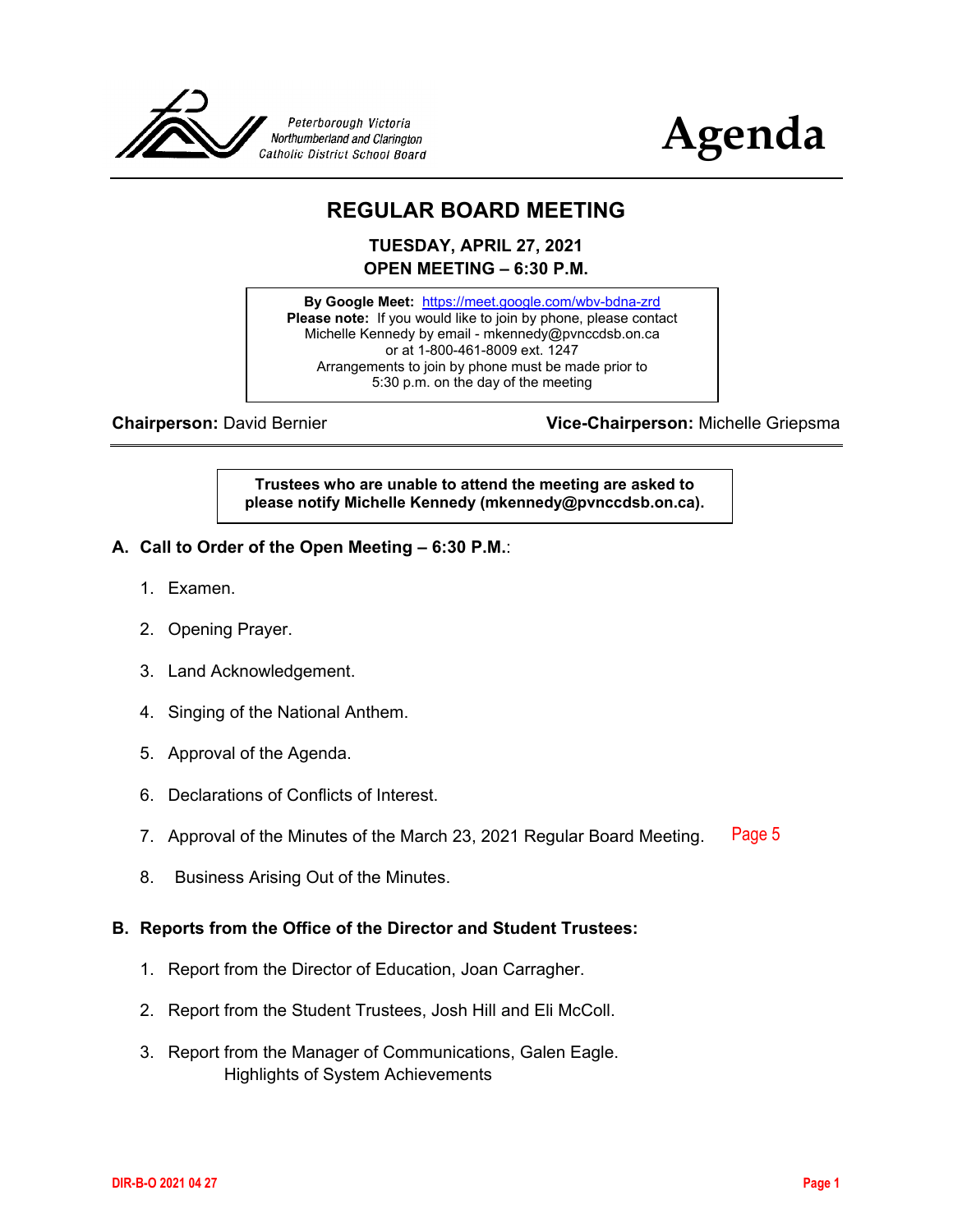#### **C. Presentations:**

1. Strategic Priorities Planning Joan Carragher, Director of Education.

#### **D. Programs and Services**:

1. Student Census and School Board Requirements under the Anti-Racism Act, 2017. Jeannie Armstrong, Superintendent of Learning.

#### **E. Business, Finance and Governance**:

- 1. Ontario Catholic School Trustees' Association (OCSTA) Open Session Report. David Bernier, Board Chairperson and Linda Ainsworth, OCSTA Regional Representative.
- 2. STSCO Governance Committee Report. David Bernier, Board Chairperson.

#### **F. Human Resources:**

#### **G. Policy Development**:

1. R.A. Recommended Actions from the Policy Development Committee Meeting held on April 20, 2021. Emmanuel Pinto, Chairperson, Policy Development Committee [R.A.: Page 14](#page-13-0) [Report: Page 15](#page-14-0)

#### **H. Old Business**:

- **I. New Business:**
- **J. Bring Forward:**

#### **K. Information Items:**

- 1. Chairperson's Report. David Bernier, Board Chairperson.
- 2. Committee Chairpersons' Report:
	- a. Catholic Parent Engagement Committee, March 24, 2021 and April 19, 2021.
	- b. Special Education Advisory Committee, March 25, 2021.
	- c. French as a Second Language Advisory Committee, April 21, 2021.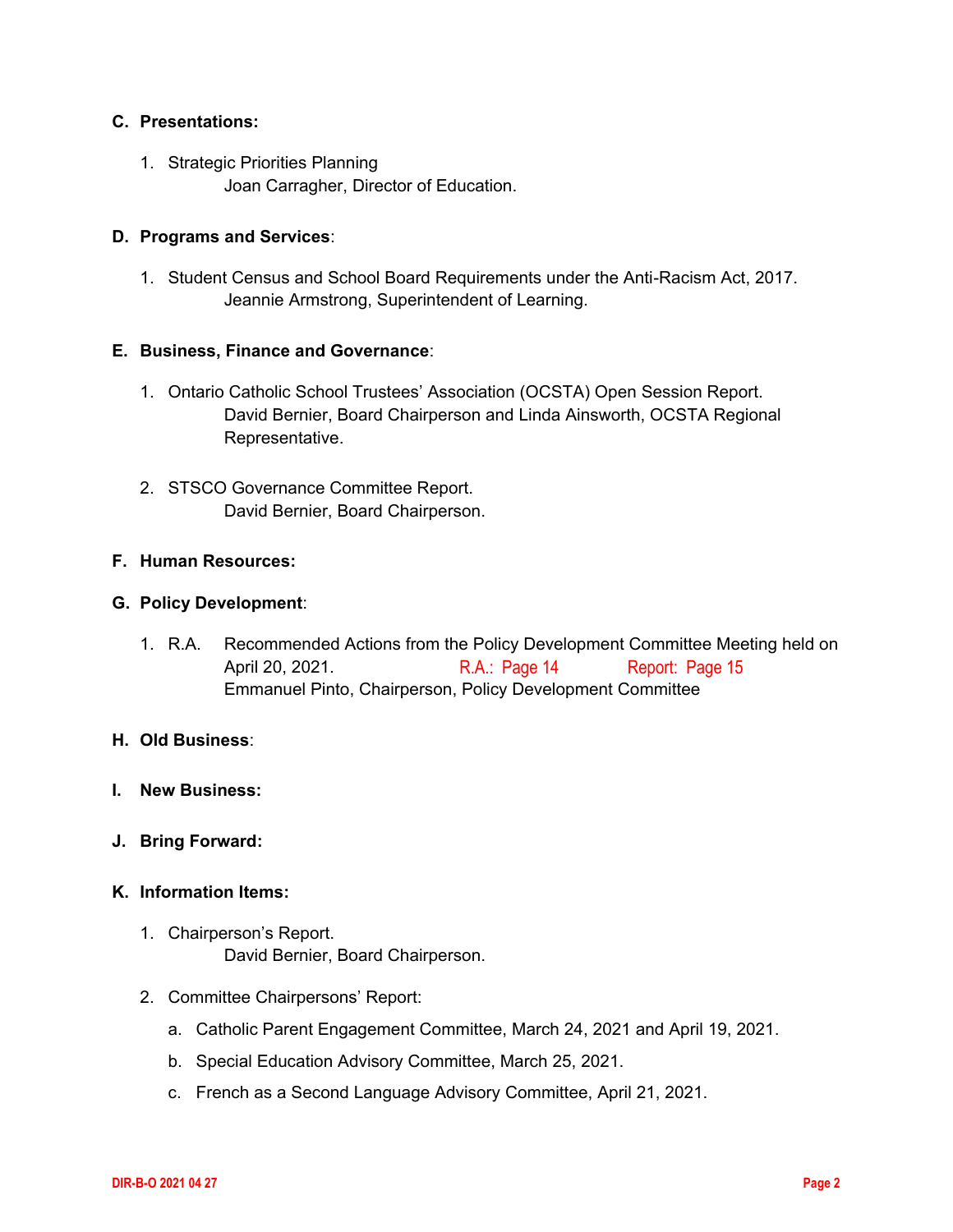#### **L. Future Meetings and Events:**

- 1. Board Meeting:
	- a. Board Meeting Open Session, May 25, 2021, 6:30 p.m. (In-camera Session, 6:00 p.m.)
- 2. Board Standing Committee Meetings: (Listed in chronological order.)
	- a. Committee-of-the-Whole, May 10, 2021, 6:30 p.m.
	- b. Chairperson's Committee, May 10, 2021, 4:30 p.m.
	- c. Policy Development Committee, May 12, 2021, 6:30 p.m.
- 3. Other Committee Meetings: (Listed in chronological order.)
	- a. Faith and Equity Advisory Committee, April 28, 2021, 6:30 p.m.
	- b. Special Education Advisory Committee, April 29, 2021, 6:30 p.m.
	- c. Accessibility for All Committee, May 6, 2021, 10:00 a.m.
	- d. Student Council Liaison Committee, May 25, 2021, 4:15 p.m.
	- e. Catholic Parent Engagement Committee, May 31, 2021, 6:30 p.m.
	- f. First Nation Métis and Inuit Advisory Committee, June 1, 2021, 6:30 p.m.
	- g. STSCO Governance Committee, June 2, 2021, 3:00 p.m.
	- h. French as a Second Language Advisory Committee, TBA.
	- i. Audit Committee, TBA.
	- j. Supervised Alternative Learning Committee, TBA.
- 4. Board Events: (Listed in chronological order.)
	- a. OCSTA Virtual Annual General Meeting, May 1, 2021.
	- b. Catholic Education Week, May 2-7, 2021.
	- c. OCSTA Catholic Education Week Mass, May 5, 2021, Livestreamed at 11:00 a.m.
	- d. Catholic Student Leadership Awards (Online Twitter Event), May 5, 2021.
	- e. Catholic Parent Engagement Committee Event (Virtual Event), May 19, 2021, 6:45 p.m.
	- f. Canadian Catholic School Trustees Association Virtual Annual General Meeting, June 3-4, 2021
- **M. Conclusion**: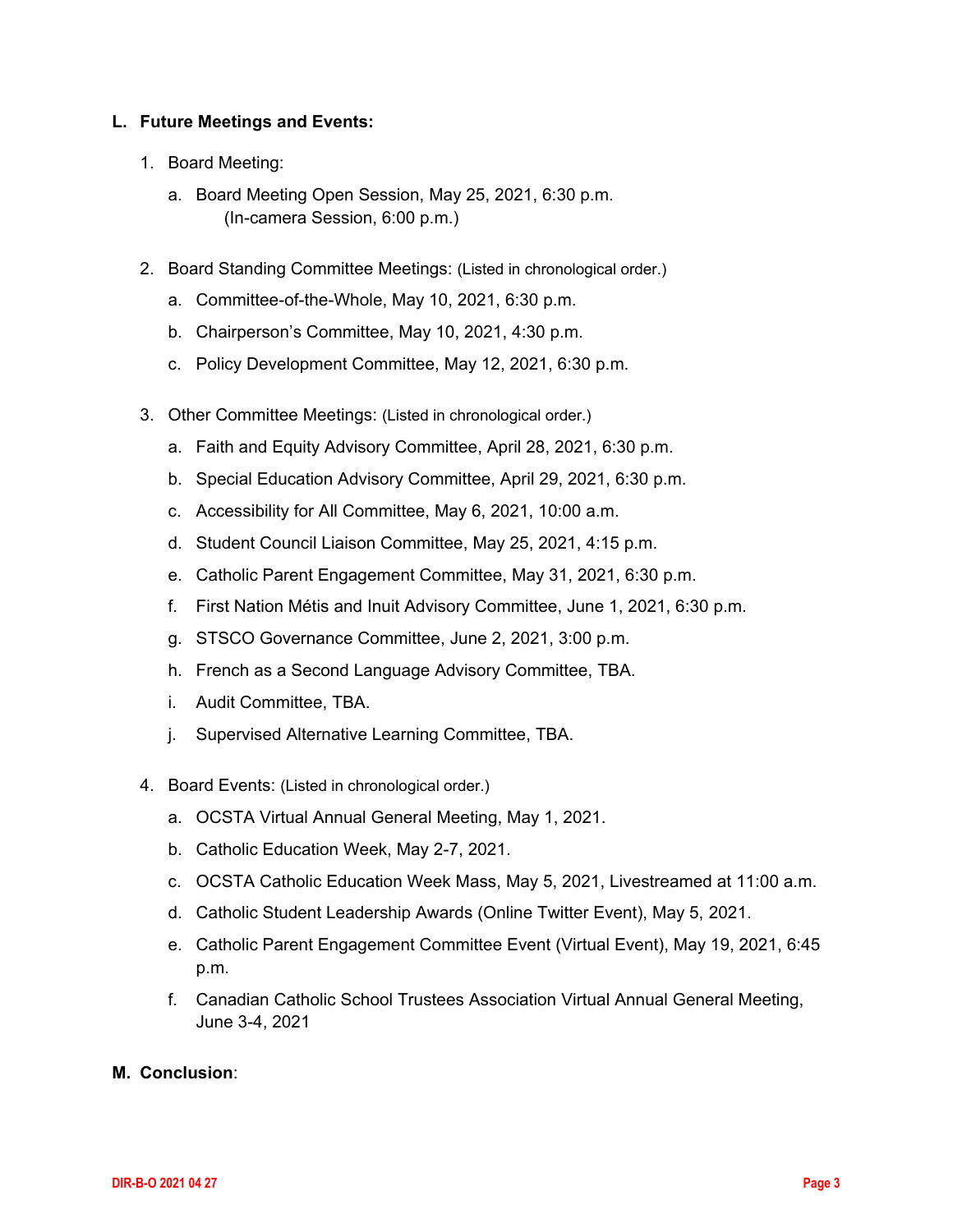- 1. Report from the In-camera Meeting.
- 2. Closing Prayer.
- 3. Adjournment.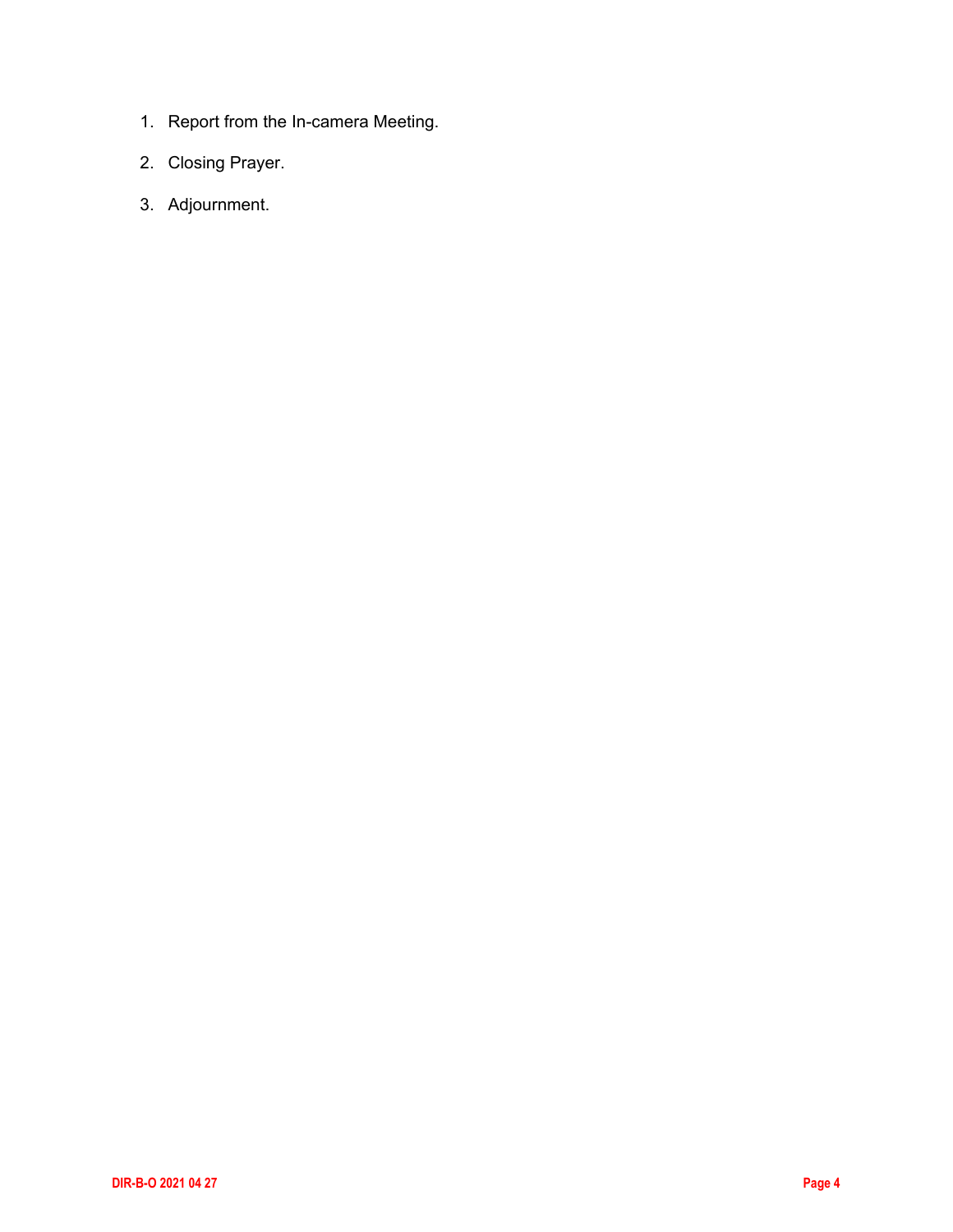<span id="page-4-0"></span>

# **Minutes**

THE MINUTES OF THE OPEN SESSION OF THE REGULAR BOARD MEETING, held on Tuesday, March 23, 2021, at 6:30 p.m. by Google Meet.

#### PRESENT:

- Trustees Linda Ainsworth, David Bernier (Chairperson), Michelle Griepsma, Josh Hill (Student Trustee), Braden Leal, Kevin MacKenzie, Helen McCarthy, Eli McColl (Student Trustee) and Emmanuel Pinto.
- Administration Jeannie Armstrong, Joan Carragher, Laurie Corrigan, Galen Eagle, Isabel Grace, Father Paul Massel, Tim Moloney, Stephen O'Sullivan and Sheila Piggott.
- Recorder Michelle Kennedy

#### **A. Call to Order of the Open Meeting:**

The Board Chairperson David Bernier called the meeting to order at 6:29 p.m.

David Bernier, Board Chairperson, welcomed Sheila Piggott and wished her well in her new role as Superintendent of Learning. Principal representatives Joe Kennedy from Notre Dame Catholic Elementary School and Rob Citro from St. Thomas Aquinas Catholic Virtual Elementary School and Catherine Whitnall from Kawartha Lakes This Week were also welcomed by Mr. Bernier.

Everyone in attendance was asked to keep in their prayers the families of two trustee colleagues who have recently passed away from Thunder Bay Catholic District School Board and from the Catholic District School Board of Eastern Ontario.

David Bernier then asked Father Paul Massel to lead the Daily Examen and begin the meeting with prayer.

1. Examen

Father Paul Massel, Board Chaplain and Faith Animator, led everyone in a daily examen.

#### 2. Opening Prayer

Following the examen, Father Paul opened the meeting with prayer.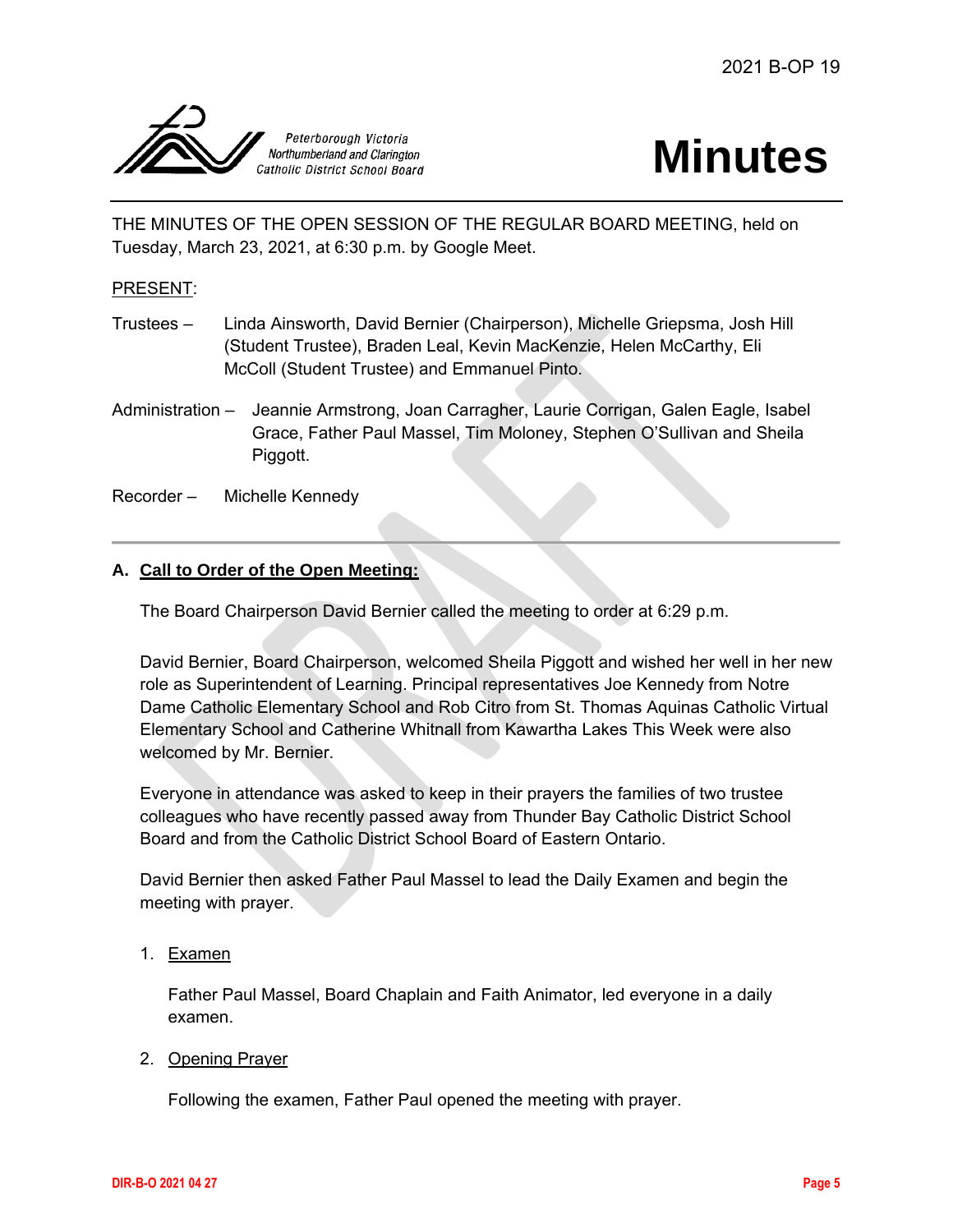#### 3. Land Acknowledgement

David Bernier respectfully acknowledged that the Peterborough Victoria Northumberland and Clarington Catholic District School Board's geographic area and the people attending the virtual Board Meeting, with all areas represented, was taking place on the treaty and traditional territory of the Mississauga Anishinaabeg.

#### 4. Singing of the National Anthem

The National Anthem was sung by Trustee Linda Ainsworth.

#### 5. Approval of the Agenda

**MOTION:** Moved by Helen McCarthy, seconded by Braden Leal that the Agenda be approved.

#### Carried.

#### 6. Declarations of Conflicts of Interest

There were no of conflicts of interest declared.

7. Approval of the Minutes of the February 23, 2021 Regular Board Meeting.

**MOTION:** Moved by Linda Ainsworth, seconded by Emmanuel Pinto

that the minutes of the February 23, 2021 Regular Meeting be approved.

Carried.

8. Business Arising Out of the Minutes.

There was no business arising from the minutes.

#### **B. Reports from the Office of the Director and Student Trustees:**

#### 1. Report from the Director of Education.

Joan Carragher gave the Director's Report, which included the following points:

 The board mourns the loss of Marjorie Maguire, Autism Spectrum Disorder worker at St. Mary Catholic Secondary School in Cobourg. Supports were made available to staff and students in the school community.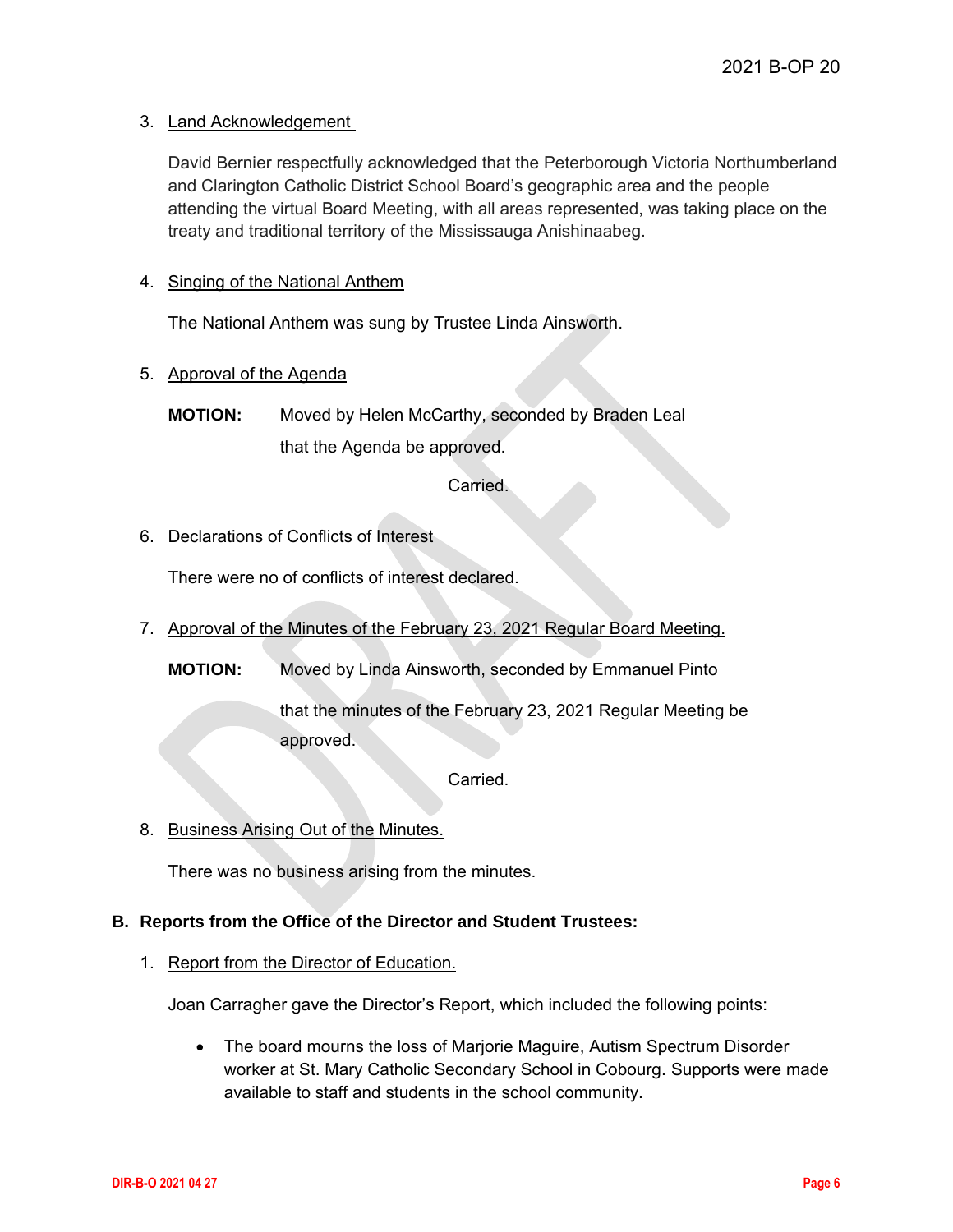- We join the Thunder Bay Catholic District School Board to mourn the loss of their trustee Loretta Fonso. We also pray with the Catholic District School Board of Eastern Ontario who mourn the loss of their trustee Robin Riel. Mass cards have been sent on behalf of the PVNCCDSB trustees and community.
- We have also expressed condolences to Fleming College President Maureen Adamson in the loss of their student, Zachary Root, who passed away from COVID-19.
- Voluntary asymptomatic testing has begun at school sites. A clinic was held at Holy Trinity Catholic Secondary School on March 6 and 13 for the schools in Clarington. The testing clinic site was moved to St. Thomas Aquinas Catholic Secondary School on March 20 and will continue on March 27 to offer testing for families and staff in the City of Kawartha Lakes.
- Approximately twenty staff members are staying home each day as a result of the requirement to self-isolate when there is a symptomatic person in the same household. This has caused shortages of occasional teachers in our schools and we have deployed central consultant staff to offset any vacancies.
- Plans for the continuation of a virtual school will proceed. Registration will be taken for families who wish their children to attend virtual school in September 2021 will be taken this spring. Families will be asked to confirm their registration by April 11; registration at the virtual school will mean a commitment for the entire year. Transitions from online to in person learning and vice versa will not be permitted throughout the year.
- The Ontario Secondary School Literacy Test is a graduation requirement that has been be waived by the Ministry of Education for those set to graduate this year. While some school boards have chosen to not administer the test this year, PVNCCDSB will continue with the provincial assessment for eligible students. This year there is more flexibility in the scheduling of the two-part test which can be administered anytime between March 24 and June 4.

Following her presentation, Joan Carragher answered questions from the trustees.

#### 2. Report from the Student Trustees.

Student Trustees Josh Hill and Eli McColl gave the Student Trustee report which included the following highlights:

 A vast amount of school spirit was demonstrated this month when many students participated in spirit weeks at their schools during what would have been the March Break. The activities included COVID appropriate events such as Bingo, card tower building and a 5 km run. St. Patrick's Day was celebrated as was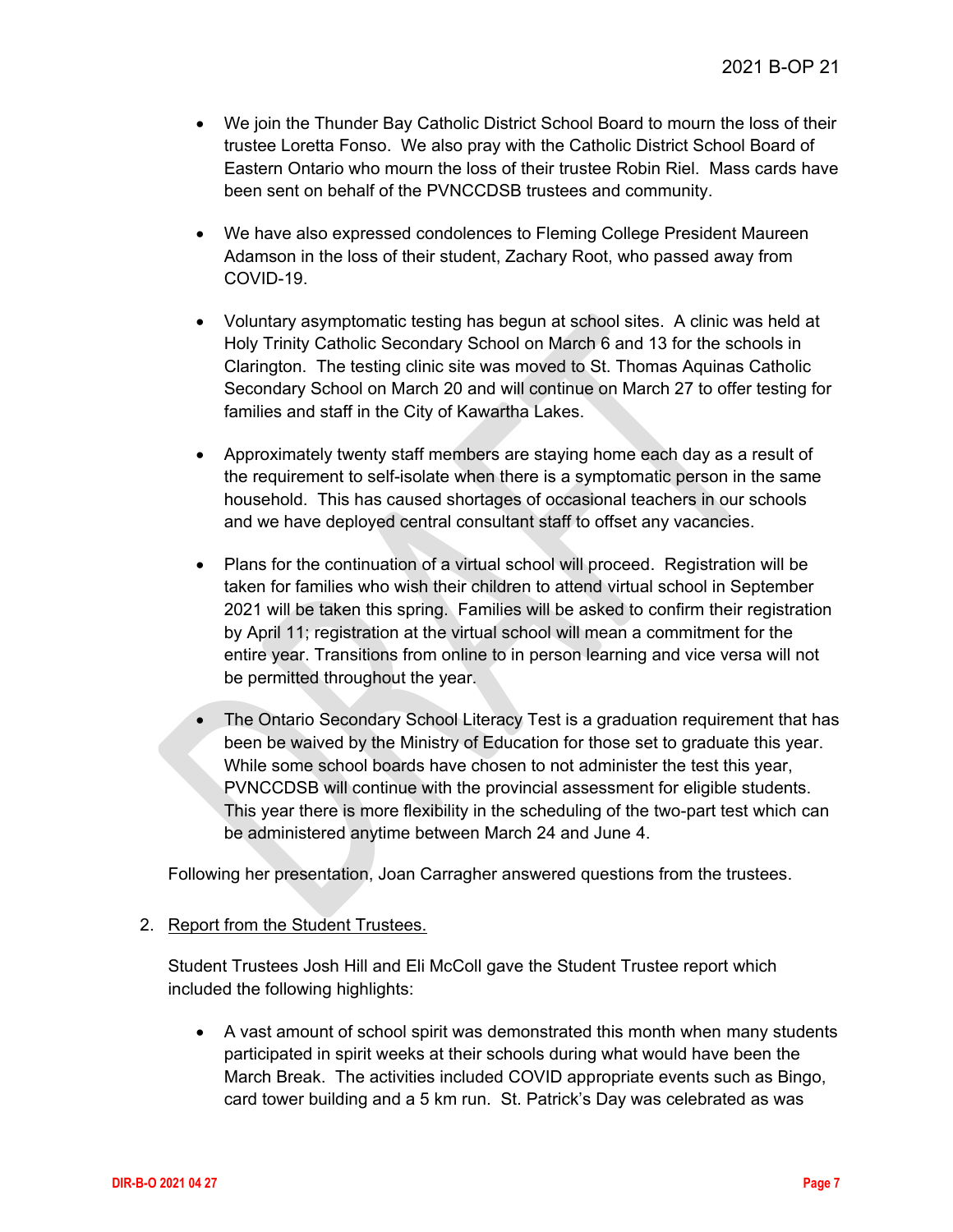"Rock Your Socks" Day, an event for Down Syndrome awareness.

- The Student Council Liaison Committee had the opportunity to take part in Strategic Planning with Director Joan Carragher. The Lead, Learn, Serve pillars were reviewed with the SCLC and the group had amazing things to say about our board and gave ideas to the renewal process. The student trustees expressed their pride in being part of the strategy renewal process.
- Preparations are underway for the next session in the Voices that Heal Student Leadership Retreat series on March 25<sup>th</sup> when Bishop Daniel Miehm will speak to the student leaders of the board about Spiritual Health and Healing.
- Promoting the student voice continues with the OSTA-AECO 'Volume of Our Voices' project. This is an initiative being promoted by student council liaisons and provides an opportunity for students to make their voices heard on current issues such as COVID-19, racism, and gender identity.
- The process of student elections has begun and we are excited to promote the process of bringing forward the next group of student leaders to represent their peers in PVNCCDSB.
- Thank you for everyone's ongoing efforts to ensure that students are able to continue in a safe and healthy environment that takes student well-being into consideration in these trying times.

At the conclusion of the report, the student trustees answered questions from the trustees.

#### **C. Presentations:**

#### 1. De-Streaming Mathematics

Superintendent of Learning Jeannie Armstrong and Learning Consultant Sandra Connolly gave a presentation on the Ministry's initiative of de-streaming Grade nine Mathematics by eliminating applied and academic levelled courses, beginning in September, 2021. The presentation explained the Ministry's rationale to address inequities and goals of creating a cultural shift and expanding educator capacity for effective, culturally responsive instruction.

The implementation of the program in our board was outlined by the presenters and included the communication plans and professional preparation and ongoing considerations. Professional development for teachers, special education teachers, guidance teachers, principal and vice-principals will take place during the PA Day in May, with follow up professional development scheduled for the August PA Day. In addition, there will be a system-wide focus on equity training that will be a year-long process during the 2021-2022 school year.

Following the presentation, the trustees were invited to ask questions of the presenters.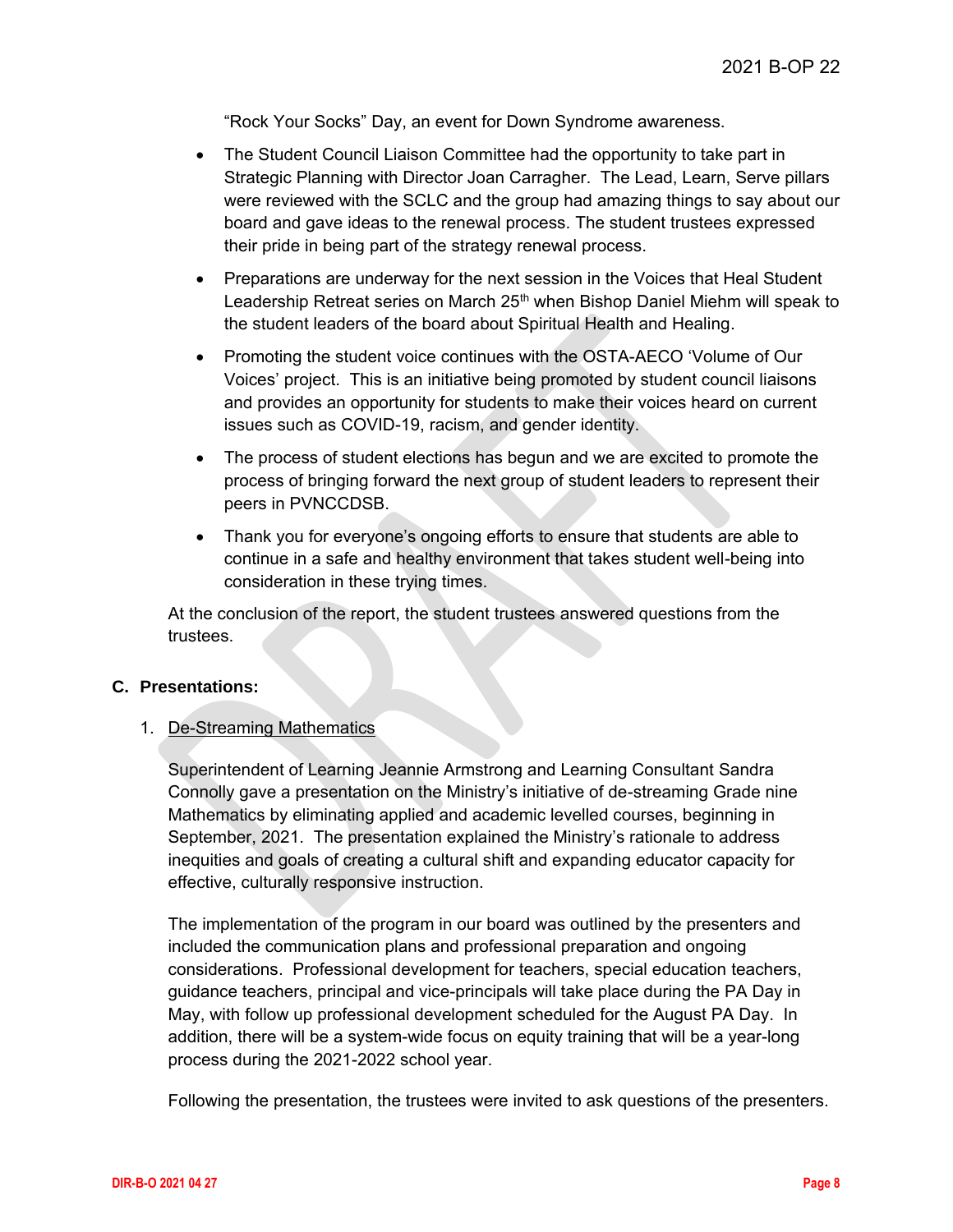#### 2. Strategic Priorities Planning

Joan Carragher, Director of Education gave a slide show presentation to update trustees about the progress with Strategic Planning Consultations. The presentation included an overview of the various groups that have been consulted so far and the themes that have emerged from the conversations in those meetings. Consultations will continue through the months of April and May and a board-wide ThoughtExchange survey will be developed that will engage and seek input from students, staff, and parents.

#### **D. Programs and Services:**

#### **E. Business, Finance and Governance:**

#### 1. Ontario Catholic School Trustees Association (OCSTA) Open Session Report.

Chairperson David Bernier reported that there were eighteen memoranda shared with Trustees in the last month. Communications of particular interest were highlighted and included the Catholic Education Week resource kit, a request for input on combatting human trafficking, the OCSTA Speakers series on March 24, information about student well-being and mental health and the recent changes in the Manitoba legislation on school board governance.

The OCSTA nomination report for elections was noted and Trustee Linda Ainsworth has been nominated for the position of Region 9 Director.

In her Regional report, Linda Ainsworth thanked everyone for their prayers for the trustee colleagues who passed away recently. It was noted that both individuals were highly committed to Catholic education as having been educators in their working careers and then board trustees in retirement.

Trustees were reminded of the virtual speaker events available for professional development including the OCSTA Prayer Breakfast to be held online on Monday, March  $29<sup>th</sup>$  at  $7:30$  a.m. Information was shared by email and can be found on the OCSTA web site.

- 2. Trustee Professional Development and Conferences, Spring, 2021.
	- **MOTION:** Moved by Braden Leal, seconded by Linda Ainsworth

that Trustees wishing to do so, be authorized to attend the following conferences and annual general meetings:

- a) Ontario Catholic School Trustees Association Virtual Annual General Meeting, May 1, 2021.
- b) Canadian Catholic School Trustees Association Virtual Annual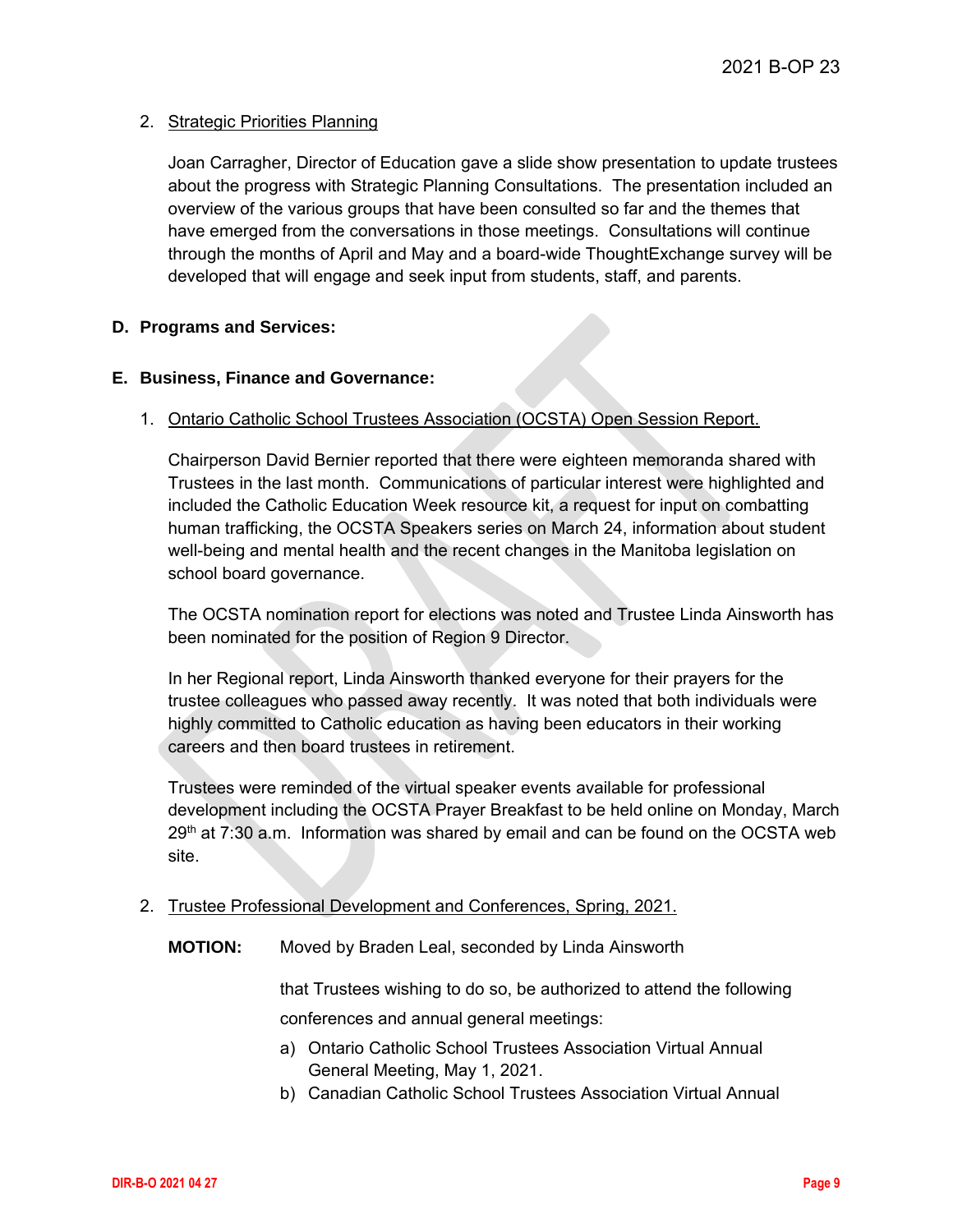General Meeting, June 3-4, 2021.

Carried.

**MOTION:** Moved by Braden Leal, seconded by Emmanuel Pinto

that Student Trustees wishing to do so, be authorized to attend the following conferences and annual general meetings:

- a) Ontario Catholic School Trustees' Association Virtual Annual General Meeting, May 1, 2021.
- b) Ontario Student Trustees' Association Virtual Annual General Meeting, May 27-30, 2021.

Carried.

- **F. Human Resources:**
- **G. Policy Development:**
- **H. Old Business:**
- **I. New Business:**
- **J. Bring Forward:**
- **K. Information Items:**
	- 1. Chairperson's Report

Board Chairperson, David Bernier reported that teleconference calls with the Minister of Education and Board Chairpersons continue on Monday afternoons and gave an overview of the types of topics that are discussed. Following a brief update, Chairpersons are able to ask questions. The recent developments with school board governance in Manitoba was discussed.

- 2. Committee Chairperson's Report:
	- a. First Nation Métis and Inuit Advisory Committee, March 9, 2021.
- **L. Future Meetings and Events:**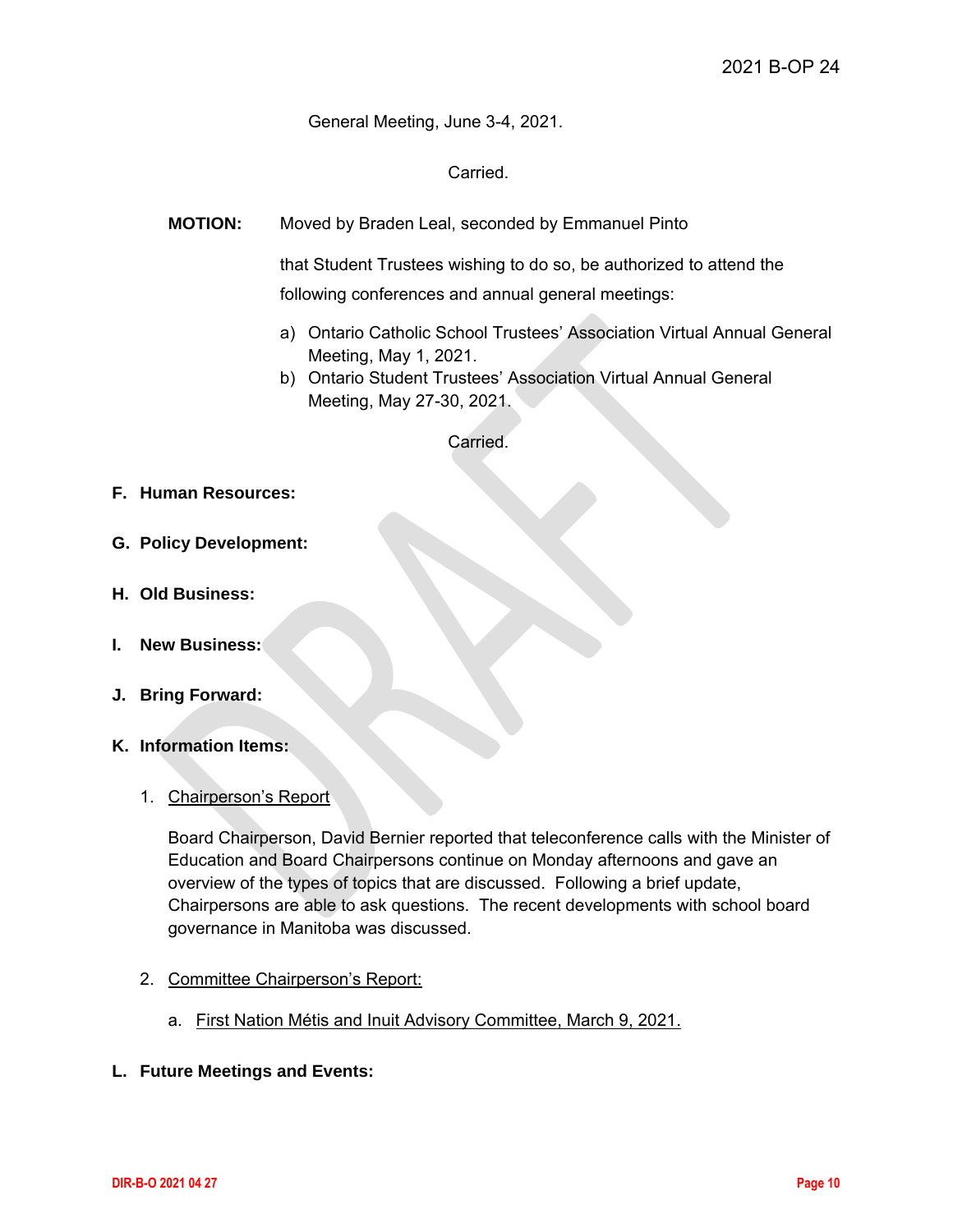#### 1. Board Meeting

- a. Board Meeting Open Session, April 27, 2021, 6:30 p.m. (In-camera Session, 6:00 p.m.)
- 2. Board Standing Committee Meetings: (Listed in chronological order.)
	- **MOTION:** Moved by Emmanuel Pinto, seconded by Kevin MacKenzie

that the Committee-of-the-Whole meeting scheduled for April 12, 2021, be rescheduled to April 6, 2021; and

that the Chairperson Committee meeting scheduled for April 12, 2021, be rescheduled to April 19, 2021, at 5:00 p.m.; and

that the Policy Development Committee meeting scheduled for April 14, 2021, be rescheduled to April 20, 2021.

#### Carried.

- a. Chairperson's Committee, March 19, 2021, 4:30 p.m.
- b. Committee-of-the-Whole, April 6, 2021, 6:30 p.m.
- c. Policy Development Committee, April 20, 2021, 6:30 p.m.
- 3. Other Committee Meetings: (Listed in chronological order.):
	- a. Catholic Parent Engagement Committee, March 24, 2021, 6:30 p.m.
	- b. Special Education Advisory Committee, March 25, 2021, 6:30 p.m.
	- c. STSCO Governance Committee, March 31, 2021, 3:00 p.m.
	- d. French as a Second Language Advisory Committee, April 21, 2021, 4:30 p.m.
	- e. Student Council Liaison Committee, April 27, 2021, 4:15 p.m.
	- f. Faith and Equity Advisory Committee, April 28, 2021, 6:30 p.m.
	- g. Special Education Advisory Committee, April 29, 2021, 6:30 p.m.
	- h. Accessibility for All Committee, May 6, 2021, 1:00 p.m.
	- i. First Nation Métis and Inuit Advisory Committee, June 1, 2021, 6:30 p.m.
	- j. Audit Committee, TBA.
	- k. Supervised Alternative Learning Committee, TBA.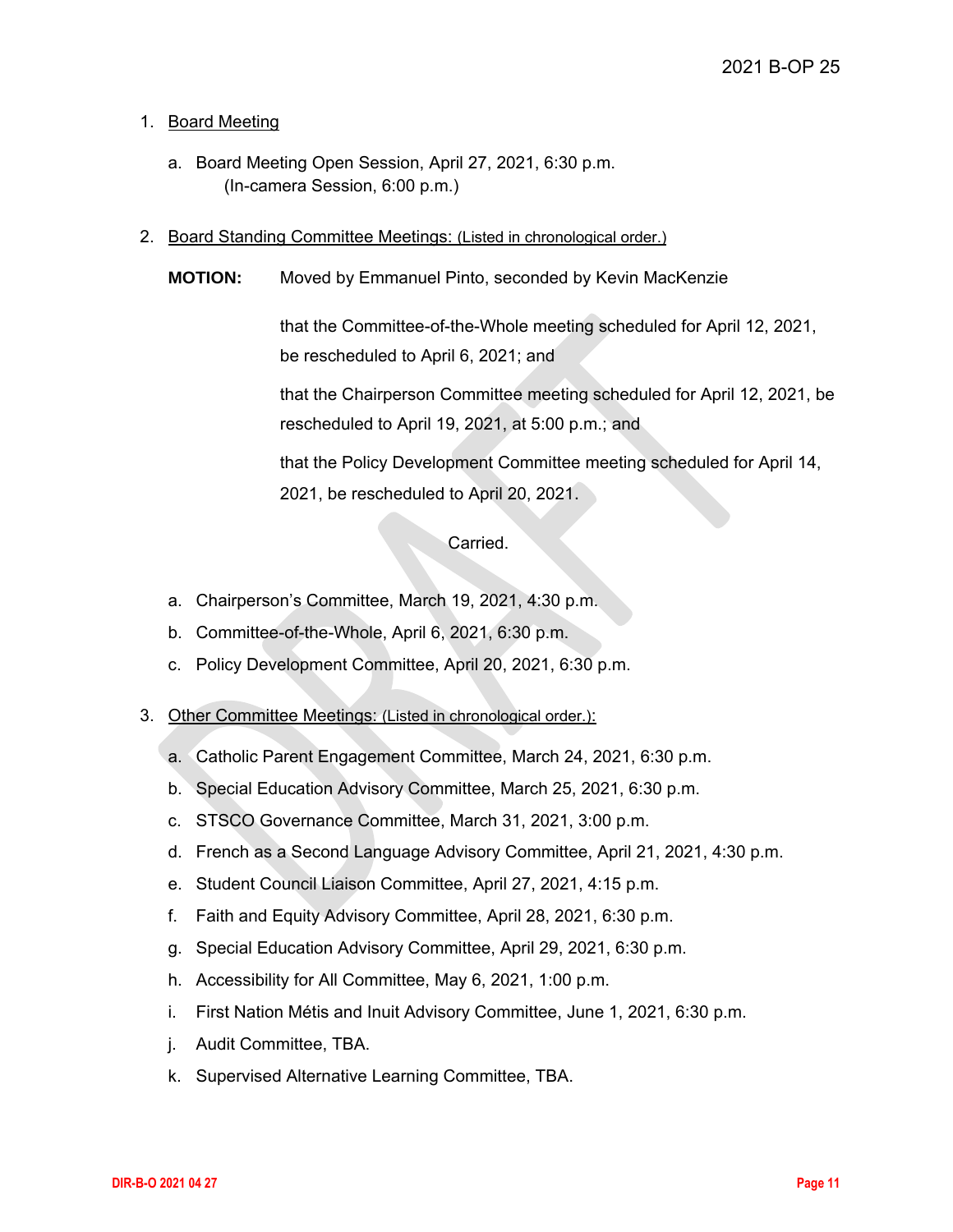#### 4. Board Events:

- a. Catholic Leadership Development Series, Session #3, April 22, 2021, 4:00 p.m.
- b. OCSTA Virtual Annual General Meeting, May 1, 2021.
- c. Catholic Education Week, May 2-7, 2021.
- d. Catholic Parent Engagement Committee Event, May 19, 2021.
- e. Canadian Catholic School Trustees Association Virtual Annual General Meeting, June 3-4, 2021.
- f. Secondary School Graduations, June 29, 2021.

#### **M. Conclusion:**

- 1. Report from the In-camera Meeting
	- MOTION: Moved by Linda Ainsworth, seconded by Braden Leal

that the Board approve the actions and the discussions arising from the March 23, 2021, in-camera session, as follows:

- A. Call to Order:
	- 1. Opening Prayer
	- 2. Motion for the Approval of agenda.
	- 3. No conflicts of interest declared.
	- 4. Motions for the approval of the minutes from the February 23, 2021 Regular In-camera meeting and March 9, 2021 Special In-camera meeting.
- D. Business, Finance and Governance:
	- 1. OCSTA In-Camera Report.
	- 2. Legal Matter Update.
- E. Human Resource Services:
	- 1. Staffing Update
- I. Convening in Open Session:
	- 1. Closing Prayer.
	- 2. Motion to convene in Open Session.

Carried.

2. Closing Prayer

Trustee Helen McCarthy was called upon to conclude the open meeting with prayer.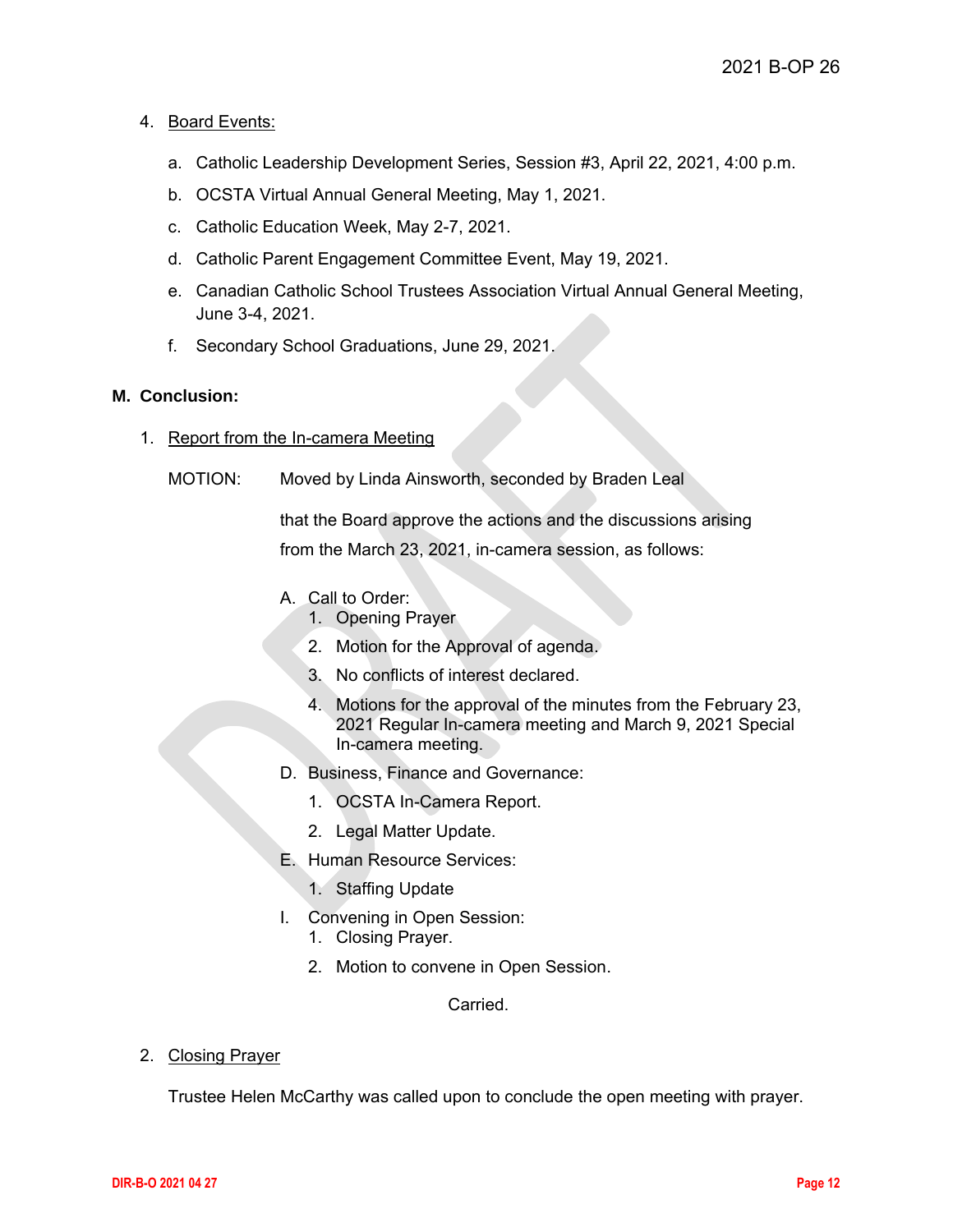## 3. Adjournment

MOTION: Moved by Braden Leal, seconded by Kevin MacKenzie

that the open session meeting be adjourned at 8:11p.m.

Carried.

David Bernier Board Chairperson Joan Carragher Director of Education, Secretary-Treasurer per M.K.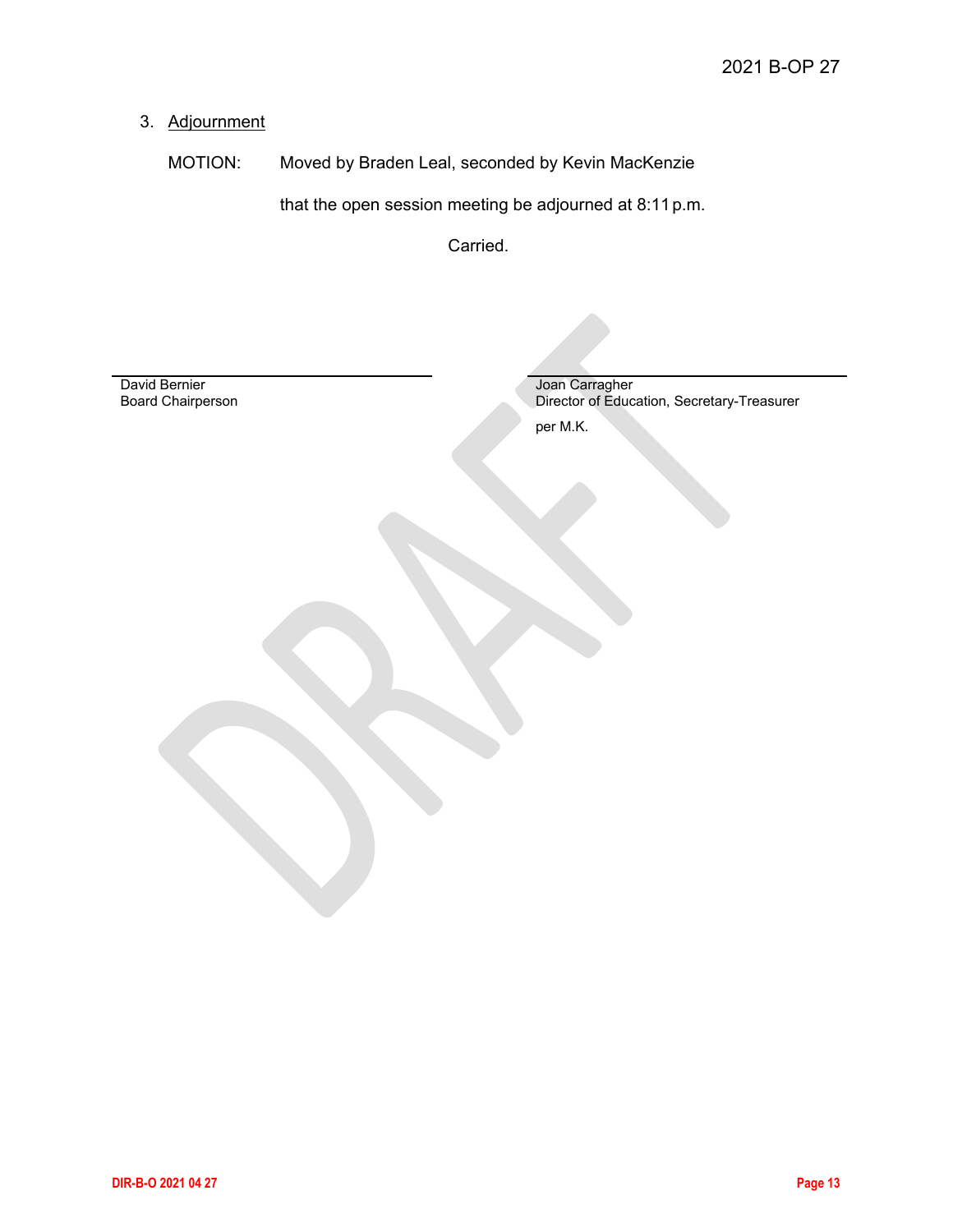# <span id="page-13-0"></span>**Recommended Action from the Policy Development Committee Meeting, April 20, 2021.**

**R.A.:** Mover: Emmanuel Pinto

that the Board receive the report and recommendations from the Policy Development Committee dated April 20, 2021, for publication and implementation.

Policy Development Committee April 20, 2021.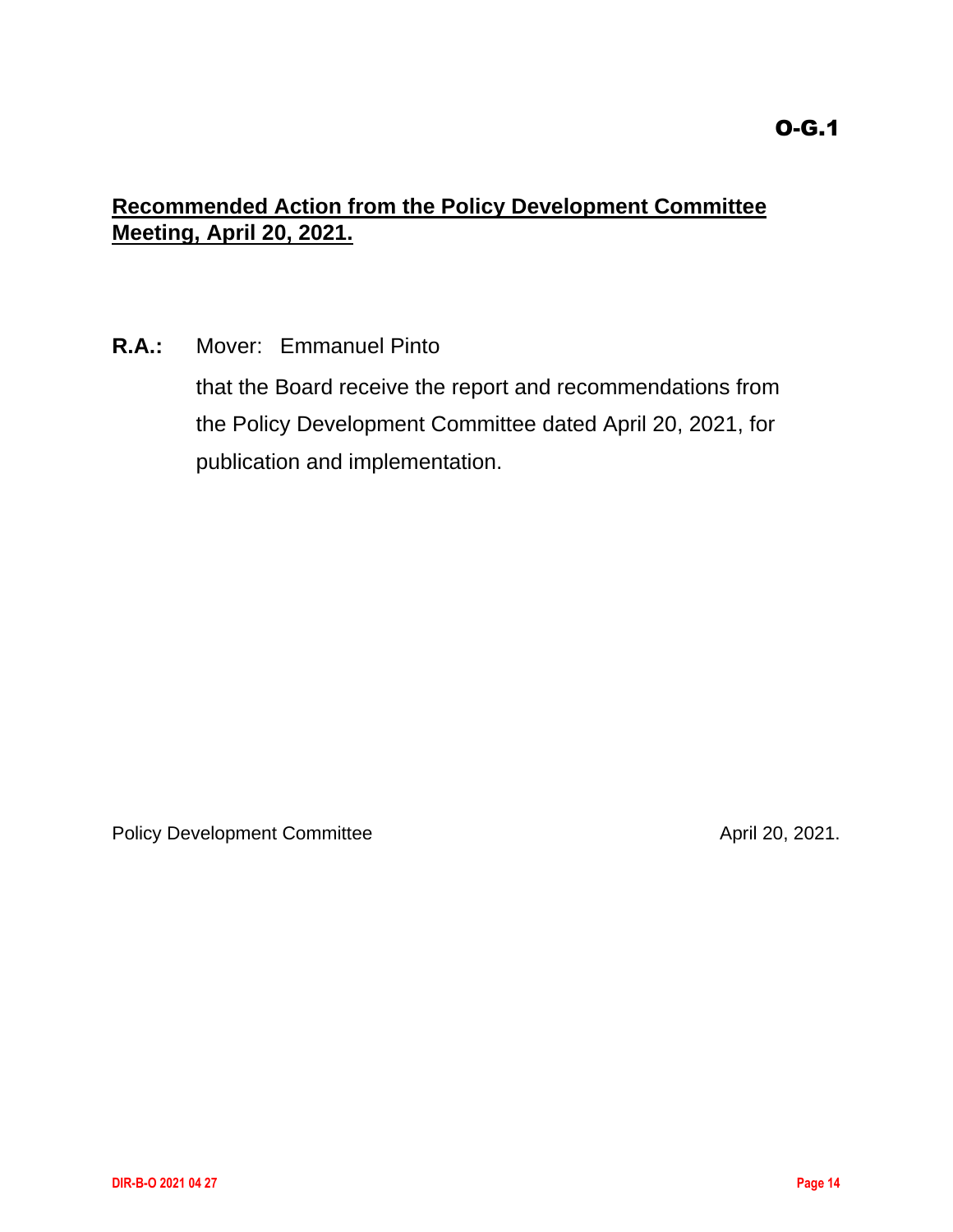## <span id="page-14-0"></span>**Report of the Recommended Actions from the Policy Committee Meeting, April 20, 2021:**

### 1. R.A.: Draft Revised Directional Policy #400, Recruitment, Talent Development, Leadership, and Succession Planning.

Moved by Helen McCarthy, seconded by Linda Ainsworth that the Policy Development Committee recommend to the Board that Directional Policy – *#400 – Recruitment, Talent Development, Leadership and Succession Planning,* be deleted and the revised, newly formatted, Directional Policy – *#400 – Recruitment, Talent Development, Leadership and Succession Planning,* be received and posted as amended. Carried.

2. R.A.: Draft Revised Administrative Procedure #401, Recruitment and Promotion.

Moved by David Bernier, seconded by Helen McCarthy that the Policy Development Committee recommend to the Board that Administrative Procedure – *#401 – Recruitment and Promotion,* be deleted and the revised, newly formatted, Administrative Procedure – *#401 – Recruitment and Promotion,* be received and posted as amended under Directional Policy – *#400 – Recruitment, Talent Development, Leadership, and Succession Planning*. Carried.

3. R.A.: Draft Administrative Procedure – New #403, Old #503, Criminal Record Checks / Police Reference Checks for Employment Candidates

Moved by Linda Ainsworth, seconded by David Bernier that the Policy Development Committee recommend to the Board that Board Policy and Administrative Procedure – *#503 – Criminal Record Checks / Police Reference Checks for Employment Candidates,* be deleted and the revised, newly formatted, Administrative Procedure – *#403 – Criminal Record Checks / Police Reference Checks for Employment Candidates,* be received and posted as amended under Directional Policy – *#400 – Recruitment, Talent Development, Leadership, and Succession Planning.* Carried.

-1-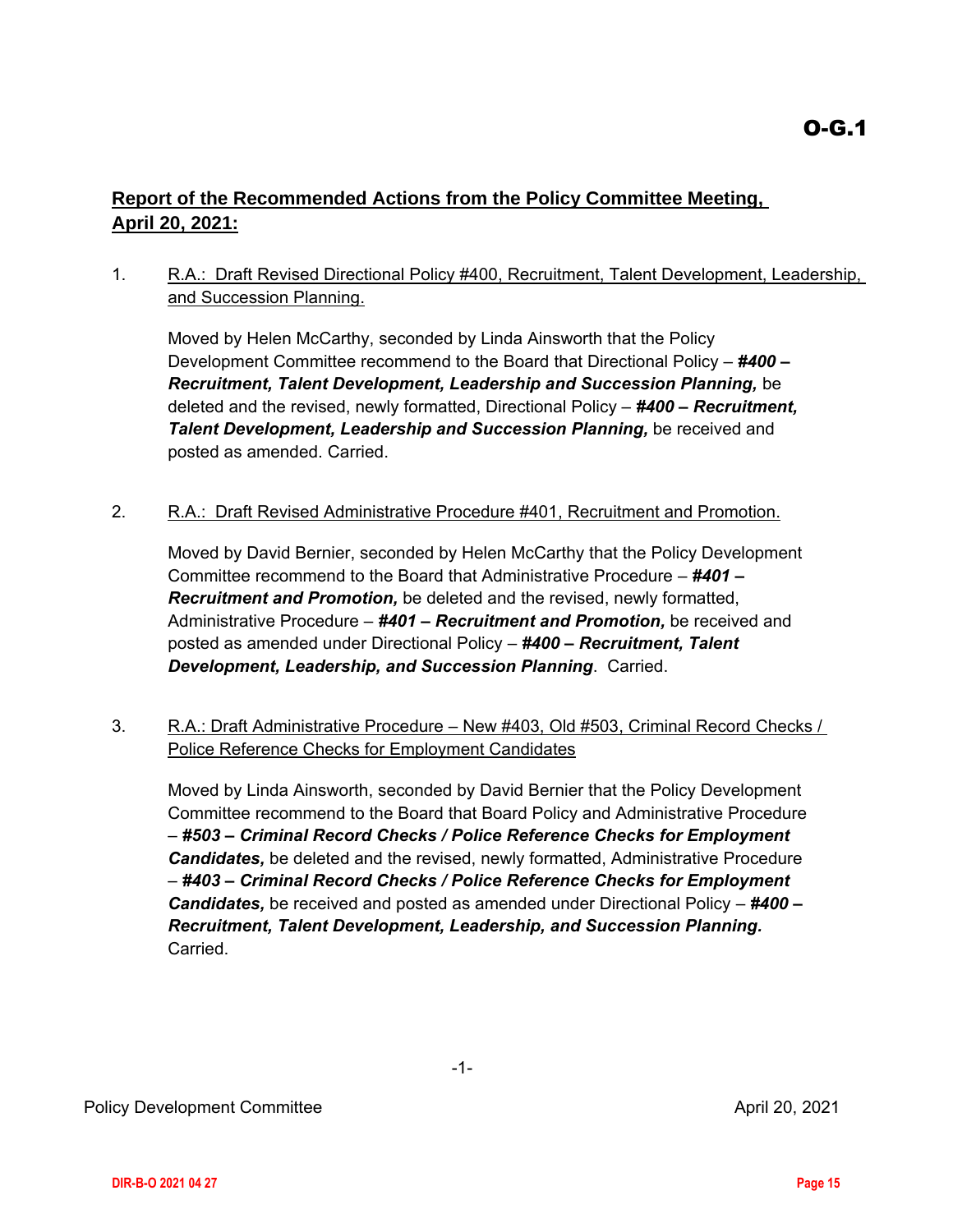#### 4. R.A.: Draft Administrative Procedure – New #702, Religious Accommodations.

Moved by Helen McCarthy, seconded by Linda Ainsworth that the Policy Development Committee recommend to the Board that new Administrative Procedure – *#702 – Religious Accommodations,* be received and posted under Directional Policy – *#700 – Equity and Inclusive Education*. Carried.

#### 5. R.A.: Draft Administrative Procedure – New #607, Old #201, Fundraising in Schools.

Moved by Kevin MacKenzie, seconded by Linda Ainsworth that the Policy Development Committee recommend to the Board that Board Policy and Administrative Procedure – *#201 – Fundraising in Schools,* be deleted and the revised, newly formatted, Administrative Procedure – *#607 – Fundraising in Schools,* be received and posted as amended under Directional Policy – *#600 – Stewardship of Resources*. Carried.

6. R.A.: Draft Administrative Procedure – New #818, Old #705, Accessibility and Barrier Free Learning and Work Environment: Employment.

Moved by Linda Ainsworth, seconded by David Bernier that the Policy Development Committee recommend to the Board that Administrative Procedure – *#705 – Accessibility and Barrier Free Learning and Work Environments,* be deleted and new Administrative Procedure – *#818 – Accessibility and Barrier Free Learning and Work Environment: Employment,* be received and posted under Directional Policy – *#800 – Healthy Schools and Workplaces*. Carried.

7. R.A.: Draft Administrative Procedure – New #819, Old #705, *Accessibility and Barrier Free Learning and Work Environment: Information and Communication.*

Moved by Kevin MacKenzie, seconded by Linda Ainsworth that the Policy Development Committee recommend to the Board that new Administrative Procedure – *#819 – Accessibility and Barrier Free Learning and Work Environment: Information and Communication,* be received and posted under Directional Policy – *#800 – Healthy Schools and Workplaces*. Carried.

8. R.A.: Draft Administrative Procedure – New #820, Old #705, Accessibility and Barrier Free Learning and Work Environment: Transportation

Moved by Linda Ainsworth, seconded by Kevin MacKenzie that the Policy

-2-

Policy Development Committee April 20, 2021